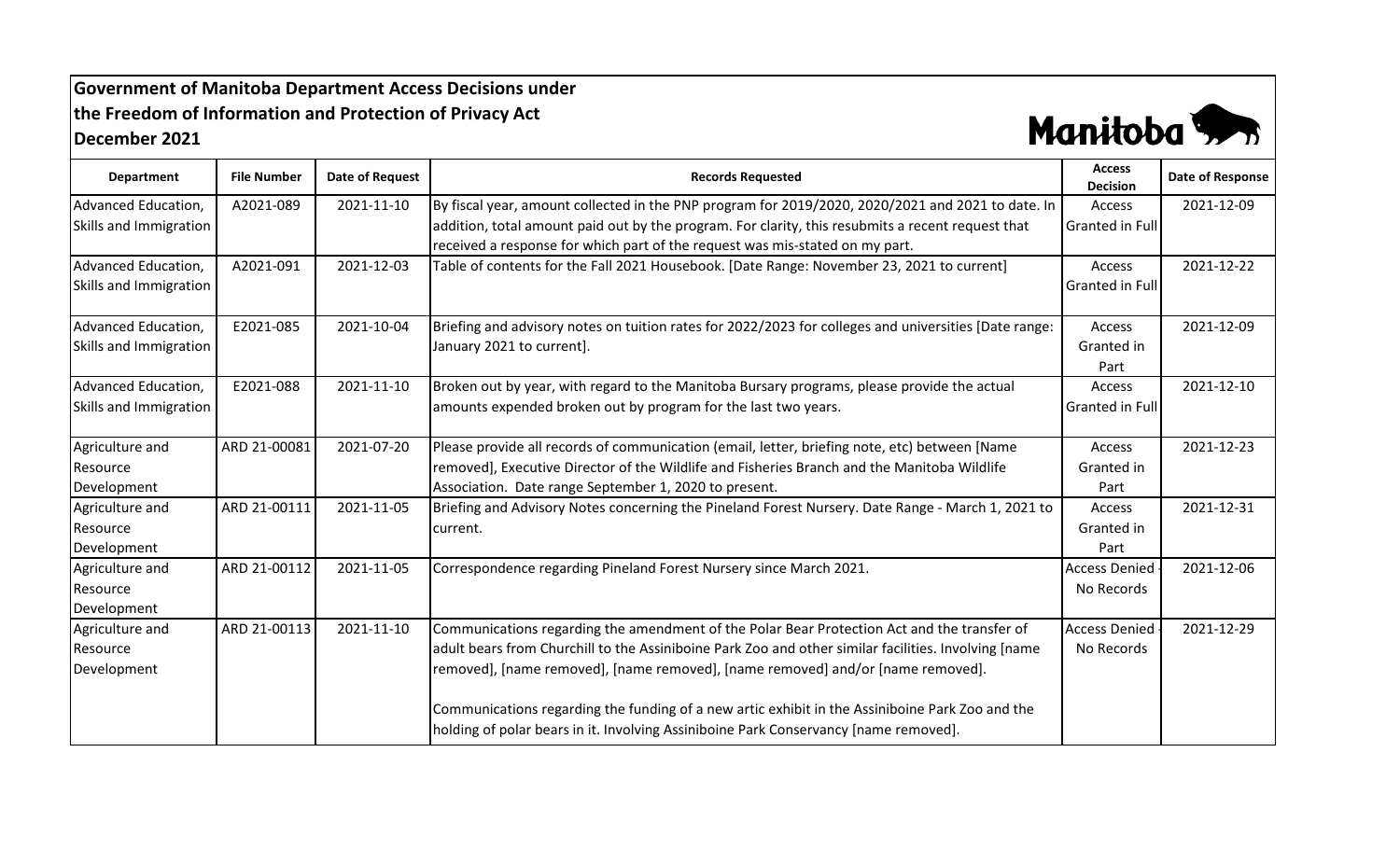| Agriculture and<br>Resource<br>Development | ARD 21-00117 | 2021-11-10 | Copy of any agreement, terms or mou with Botanist Organic Growers Corporation<br>[May, 2018 to current]                                                                                                                                                                        | <b>Access Denied</b><br><b>Exceptions to</b><br>Disclosure | 2021-12-23 |
|--------------------------------------------|--------------|------------|--------------------------------------------------------------------------------------------------------------------------------------------------------------------------------------------------------------------------------------------------------------------------------|------------------------------------------------------------|------------|
| Agriculture and<br>Resource<br>Development | ARD 21-00137 | 2021-12-02 | All reports, briefings, and presentations regarding control & management of: (1) feral pigs in<br>Manitoba; and (2) feral deer in Manitoba.                                                                                                                                    | Access<br><b>Granted in Full</b>                           | 2021-12-29 |
|                                            |              |            | Date Range: Jan. 1, 2010 to July 31, 2021                                                                                                                                                                                                                                      |                                                            |            |
| <b>Central Services</b>                    | 21CNS-006    | 2021-01-28 | Copy of the waste and water diversion RFP.                                                                                                                                                                                                                                     | <b>Access Denied</b><br>No Records                         | 2021-12-08 |
| <b>Central Services</b>                    | 21CNS-015    | 2021-02-18 | Briefing and advisory notes regarding Investing in Canada Infrastructure Program funding and the<br>public transit stream since June 2020.                                                                                                                                     | Access<br>Granted in<br>Part                               | 2021-12-20 |
| <b>Central Services</b>                    | 21CNS-040    | 2021-03-26 | Briefing and advisory notes regarding the Provincial Health Contact Centre, as referenced here:<br>https://news.gov.mb.ca/news/index.html?item=50962andposted=2021-03-15 Please include the<br>contract, the name of the applicant, and the multi-year value of such contract. | <b>Access Denied</b><br>No Records                         | 2021-12-29 |
|                                            |              |            | Timeline: September 1, 2020 to March 25, 2021                                                                                                                                                                                                                                  |                                                            |            |
| <b>Central Services</b>                    | 21CNS-050    | 2021-05-05 | Requests access to all correspondence regarding government vehicle unit number B80HJ2<br>pertaining to the light duty vehicle rationalization exercise, as referenced in the 2019-2020 VEMA<br>Annual Report.                                                                  | <b>Access Denied</b><br>No Records                         | 2021-12-29 |
|                                            |              |            | Timeframe: January 1, 2017 to April 30, 2021                                                                                                                                                                                                                                   |                                                            |            |
| <b>Central Services</b>                    | 21CNS-053    | 2021-05-04 | Broken out by type of facility (e.g. clinics, supersite) and by month since December, 2020 budget<br>and actuals spent for vaccination clinics.                                                                                                                                | <b>Access Denied</b><br>No Records                         | 2021-12-29 |
| <b>Central Services</b>                    | 21CNS-100    | 2021-07-07 | From the Spring 2021 Housebook, copy of note "3) Information Technology Cyber Security" under E.<br><b>Business Transformation and Technology</b>                                                                                                                              | Access<br><b>Granted in Full</b>                           | 2021-12-29 |
|                                            |              |            | Date range: January 01, 2020 to current                                                                                                                                                                                                                                        |                                                            |            |
| <b>Central Services</b>                    | 21CNS-135    | 2021-10-19 | Public Accounts for 2020/2021 for Central Services includes a disclosed \$2,625,000 paid to Ben<br>Machine Products Co Inc. Please provide a copy of the contracts associated with these payments.<br>Timeframe: April 1, 2020 to March 31, 2021                               | Access<br>Granted in<br>Part                               | 2021-12-29 |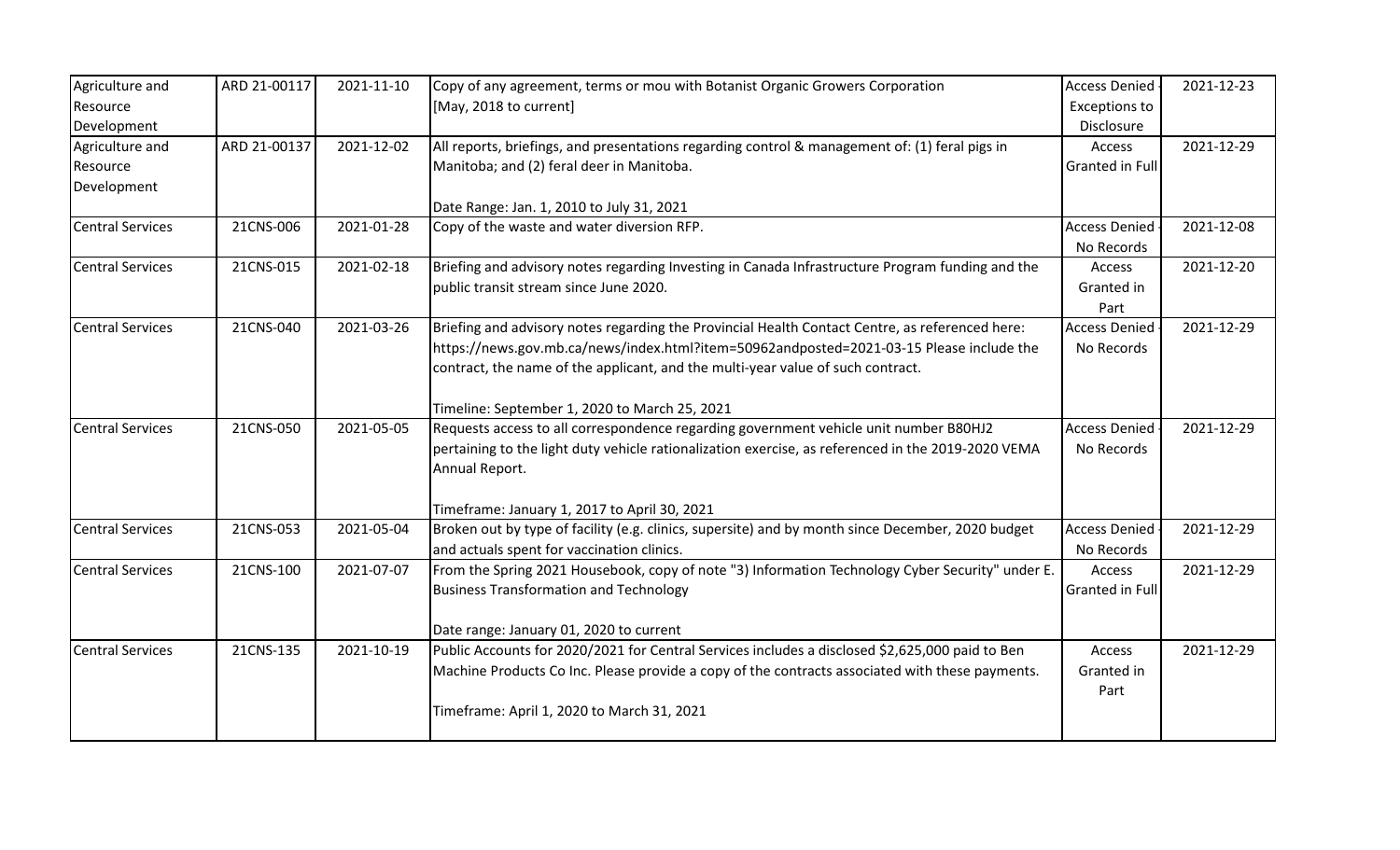| <b>Central Services</b> | 21CNS-137 | 2021-10-21 | Please provide access to the Table of Contents from the Fall 2021 Housebook.                                                              | Access               | 2021-12-29 |
|-------------------------|-----------|------------|-------------------------------------------------------------------------------------------------------------------------------------------|----------------------|------------|
|                         |           |            |                                                                                                                                           | Granted in Full      |            |
| <b>Central Services</b> | 21CNS-139 | 2021-10-27 | Time frame: July 1, 2021 to October 21, 2021<br>Public Accounts disclose the following payments made by Justice to Perimeter Aviation LP: | <b>Access Denied</b> | 2021-12-20 |
|                         |           |            |                                                                                                                                           | No Records           |            |
|                         |           |            | 2018/2019: \$507,255                                                                                                                      |                      |            |
|                         |           |            |                                                                                                                                           |                      |            |
|                         |           |            | 2017/2018: \$538,876                                                                                                                      |                      |            |
|                         |           |            | Please provide a copy of the contracts associated with these payments.                                                                    |                      |            |
|                         |           |            | Please also provide any reports generated regarding related contracts.                                                                    |                      |            |
|                         |           |            | Time frame: April, 2017 to March, 2019                                                                                                    |                      |            |
| <b>Central Services</b> | 21CNS-141 | 2021-11-02 | a) Please identify the date, dates and date range from January 1, 2021 to October 18, 2021,                                               | Access               | 2021-12-29 |
|                         |           |            | inclusive, on which the Fast Pass Covid-19 Testing Site at 1066 Nairn A, Winnipeg, Manitoba offered                                       | Granted in           |            |
|                         |           |            | and carried out the testing of asymptomatic person who were eligible to be tested at the Fast Pass                                        | Part                 |            |
|                         |           |            | Covid-19 Testing Sites, such as teachers, educational support staff and other staff working in schools                                    |                      |            |
|                         |           |            | and directly with students (see attached Manitoba background document)                                                                    |                      |            |
|                         |           |            | b) For each of the date, dates and date ranges identified at a) above, please identify the type of                                        |                      |            |
|                         |           |            | Covid-19 test or tests that were offered at the Fast Pass site, such as but not limited to, Songbird                                      |                      |            |
|                         |           |            | Hyris bCUBE, Abbott PanBio COVID-19 antigen test and or the BD Veritor COVID-19 antigen test                                              |                      |            |
|                         |           |            | Time frame: January 1, 2021 to October 18, 2021                                                                                           |                      |            |
| <b>Central Services</b> | 21CNS-142 | 2021-11-05 | All records created or received by the assistant deputy minister of procurement relating to the repair Access Denied                      |                      | 2021-12-14 |
|                         |           |            | or replacement of statues on the legislature grounds.                                                                                     | No Records           |            |
|                         |           |            | Time frame: October 11, 2021 to November 5, 2021                                                                                          |                      |            |
| <b>Central Services</b> | 21CNS-144 | 2021-11-22 | Briefing and Advisory Notes regarding Botanist Organic Growers Corporation                                                                | <b>Access Denied</b> | 2021-12-29 |
|                         |           |            |                                                                                                                                           | No Records           |            |
|                         |           |            | Time frame: March 1, 2021 to Current                                                                                                      |                      |            |
| <b>Central Services</b> | 21FIN-150 | 2021-06-18 | From the Spring 2021 Housebook, copy of note "h) Strategic Infrastructure" under 4. Public                                                | Access               | 2021-12-16 |
|                         |           |            | Accounts and Key Statistics.                                                                                                              | Granted in Full      |            |
|                         |           |            |                                                                                                                                           |                      |            |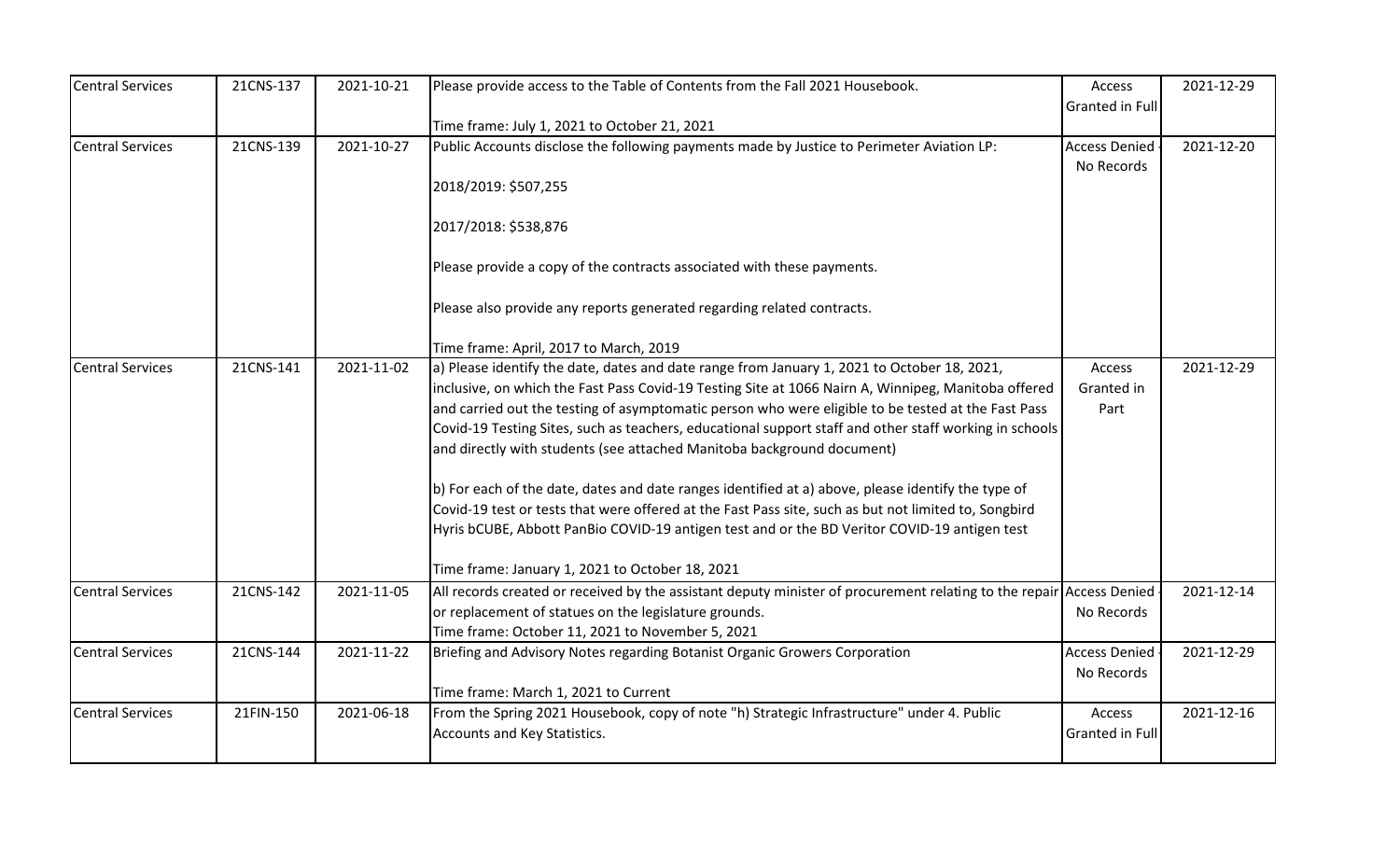| <b>Civil Service</b>  | 21CSC-041    | 2021-12-03 | Table of contents for the Fall 2021 Housebook.                                                                   | Access               | 2021-12-31 |
|-----------------------|--------------|------------|------------------------------------------------------------------------------------------------------------------|----------------------|------------|
| Commission            |              |            |                                                                                                                  | Granted in Full      |            |
|                       |              |            | Time frame: November 23, 2021 to December 3, 2021                                                                |                      |            |
| Conservation and      | 2021-175     | 2021-11-10 | Since the election of 2016, a copy of all documentation sent from MLA Sarah Guillemard, concerning Access Denied |                      | 2021-12-03 |
| Climate               |              |            | service changes at Victoria General Hospital. Copy of any improvements at Hospital that the                      | No Records           |            |
|                       |              |            | MLA/Cabinet Minister was involved with. Any constituent surveys on hospital issues. Any campaign                 |                      |            |
|                       |              |            | literature related to Victoria Hospital                                                                          |                      |            |
| Conservation and      | 2021-178     | 2021-11-19 | With regard to the Parks Reservation Service survey, please provide a copy of any summaries,                     | <b>Access Denied</b> | 2021-12-10 |
| Climate               |              |            | reports, briefing and advisory notes                                                                             | No Records           |            |
| <b>Crown Services</b> | 21CS-118     | 2021-10-21 | Please provide access to the Table of Contents from the Fall 2021 Housebook.                                     | <b>Access Denied</b> | 2021-12-29 |
|                       |              |            |                                                                                                                  | No Records           |            |
|                       |              |            | Time frame: July 1, 2021 to October 21, 2021                                                                     |                      |            |
| Economic              | E2021-084    |            | 2021-10-07 With regard to contracts with the Manitoba Chamber of Commerce, copy of progress reports to           | Access               | 2021-12-06 |
| Development and       |              |            | date as well as records regarding amounts flowed and to whom. Date range: March, 2020 to current                 | Granted in           |            |
| Jobs                  |              |            |                                                                                                                  | Part                 |            |
| Economic              | E2021-094    | 2021-11-19 | Requests the total number of nurses who have applied to the recent initiative to support the                     | Access               | 2021-12-24 |
| Development and       |              |            | licensing of internationally educated nurses to work in Manitoba (Internationally Educated Nurses in             | Granted in           |            |
| Jobs                  |              |            | Manitoba Project), the country of origin of the applicants, the name of the institutions where they              | Part                 |            |
|                       |              |            | received their nursing education, the average time taken to process an application and the number                |                      |            |
|                       |              |            | of applicants who have joined the Manitoba workforce as a result of this program. Requests files be              |                      |            |
|                       |              |            | provided in digital format. Date range: July 8 to current.                                                       |                      |            |
| Economic              | E2021-095    | 2021-11-30 | Please confirm whether the following individuals hold current permission/consent to                              | <b>Access Denied</b> | 2021-12-22 |
| Development and       |              |            | practice/perform electrolysis permanent hair removal treatment (Electrolysis in MB is a                          | <b>Exceptions to</b> |            |
| Jobs                  |              |            | Designated/Compulsory Trade): [names of five (5) individuals removed].                                           | Disclosure           |            |
| Economic              | E2021-096    | 2021-12-03 | Table of contents for the Fall 2021 Housebook. Date Range: November 23, 2021 to current.                         | Access               | 2021-12-22 |
| Development and       |              |            |                                                                                                                  | Granted in Full      |            |
| Jobs                  |              |            |                                                                                                                  |                      |            |
| Education             | 2021 - E 169 | 2021-11-03 | Supplementary estimates for the Department of Education include an increase to "Business Support                 | Access               | 2021-12-03 |
|                       |              |            | Services" to \$8.14 M in Budget 2021/2022 from \$2.85M. Please provide briefing and advisory notes               | Granted in           |            |
|                       |              |            | regarding these services and a record that breaks down what these additional monies were                         | Part                 |            |
|                       |              |            | allocated for. Date range: April 1, 2021 to current                                                              |                      |            |
| Education             | 2021 - E 170 | 2021-11-08 | Briefing and Advisory Notes regarding the Schools Funding Regulation for the 2021/2022 school                    | <b>Access Denied</b> | 2021-12-08 |
|                       |              |            | vear.                                                                                                            | No Records           |            |
|                       |              |            | Date range: January, 2021 to current                                                                             |                      |            |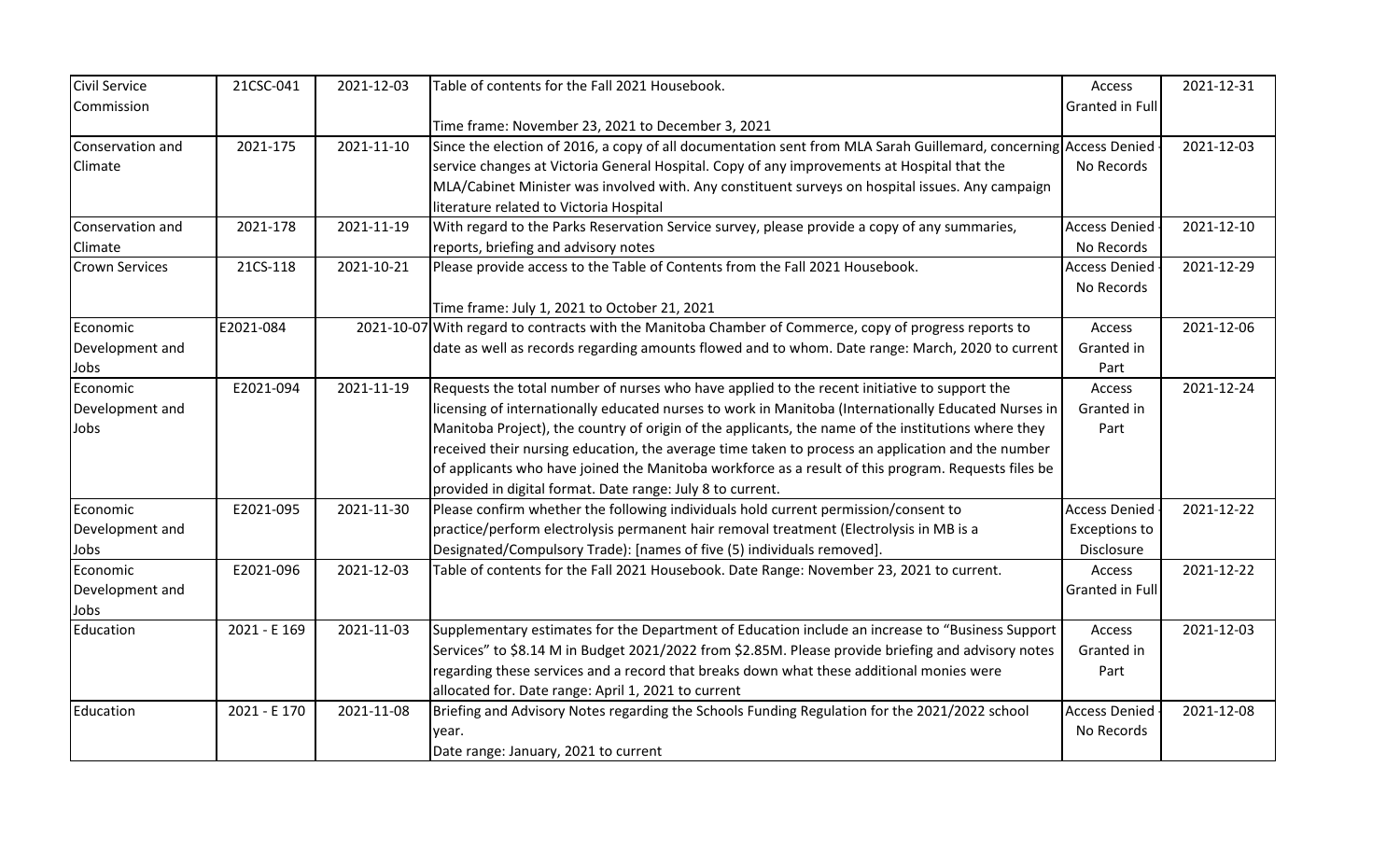| Education                | 2021 - E 171 | 2021-11-22 | All briefing notes and other memoranda provided to the education minister and/or deputy minister<br>regarding the potential creation of a teachers' college in Manitoba, or regulatory body of education.<br>Date range: May 2021 to November 22, 2021                                                                                                                                                                                                                                                                                                                                                                                                                                                                                                                                                                                                                                                                                                                                                                                                                                                                                                                                                                                                                                                                          | <b>Access Denied</b><br>No Records                         | 2021-12-22 |
|--------------------------|--------------|------------|---------------------------------------------------------------------------------------------------------------------------------------------------------------------------------------------------------------------------------------------------------------------------------------------------------------------------------------------------------------------------------------------------------------------------------------------------------------------------------------------------------------------------------------------------------------------------------------------------------------------------------------------------------------------------------------------------------------------------------------------------------------------------------------------------------------------------------------------------------------------------------------------------------------------------------------------------------------------------------------------------------------------------------------------------------------------------------------------------------------------------------------------------------------------------------------------------------------------------------------------------------------------------------------------------------------------------------|------------------------------------------------------------|------------|
| Education                | 2021 - E 173 | 2021-12-06 | Table of contents for the Fall 2021 Housebook.                                                                                                                                                                                                                                                                                                                                                                                                                                                                                                                                                                                                                                                                                                                                                                                                                                                                                                                                                                                                                                                                                                                                                                                                                                                                                  | Access<br>Granted in Full                                  | 2021-12-15 |
| Education                | 2021 - E 174 | 2021-12-06 | am seeking records on the use of seclusion and timeout rooms as well as the use of restraints in<br>public school classrooms, across all regions of Manitoba. I am specifically seeking this information as<br>it applies to children living with disabilities. More specifically, I am seeking records on the following:<br>Number of times (annually) seclusion and/or timeout rooms have been used in educational<br>settings<br>Number of times (annually) restraints have been used in educational settings<br>Types of seclusion rooms and/or timeout rooms and restraints used in educational settings<br>Reports filed following the use of seclusion and/or timeout rooms<br>Reports filed following the use of restraints<br>Demographic information on children with whom restraints or seclusion and/or timeout rooms<br>have been used<br>Documented processes for filing a complaint regarding the use of seclusion rooms and/or timeout<br>rooms and restraints<br>Complaints filed regarding the use of seclusion rooms and/or timeout rooms and restraints<br>Educational settings (name of school and region) using seclusion rooms and/or timeout rooms and<br>restraints<br>Guidelines or policies on the use of seclusion rooms and/or timeout rooms and restraints<br>Date range: 2011/01/01 - 2021/12/31 | Access<br>Granted in<br>Part                               | 2021-12-31 |
| Education                | 2021 - E 176 | 2021-12-09 | All correspondence to and from [name removed] regarding support staff resignation, termination,<br>appointments and leaves of absence since Aug. 1.<br>Date range: Aug. 1 2021 - Dec. 8, 2021                                                                                                                                                                                                                                                                                                                                                                                                                                                                                                                                                                                                                                                                                                                                                                                                                                                                                                                                                                                                                                                                                                                                   | <b>Access Denied</b><br>No Records                         | 2021-12-31 |
| <b>Executive Council</b> | 21EC-025     | 2021-03-29 | A list of all public correspondence to the premier's office deemed potential security threats<br>Timeframe: March 27, 2020 to March 26, 2021                                                                                                                                                                                                                                                                                                                                                                                                                                                                                                                                                                                                                                                                                                                                                                                                                                                                                                                                                                                                                                                                                                                                                                                    | <b>Access Denied</b><br><b>Exceptions to</b><br>Disclosure | 2021-12-13 |
| <b>Executive Council</b> | 21EC-036     | 2021-04-26 | Records of [name removed] previous employment duties and responsibilities including lines of<br>authority, delegated authority, and organizational chart.<br>Timeframe: January 1, 2017 to April 22, 2021                                                                                                                                                                                                                                                                                                                                                                                                                                                                                                                                                                                                                                                                                                                                                                                                                                                                                                                                                                                                                                                                                                                       | Access<br>Granted in Full                                  | 2021-12-13 |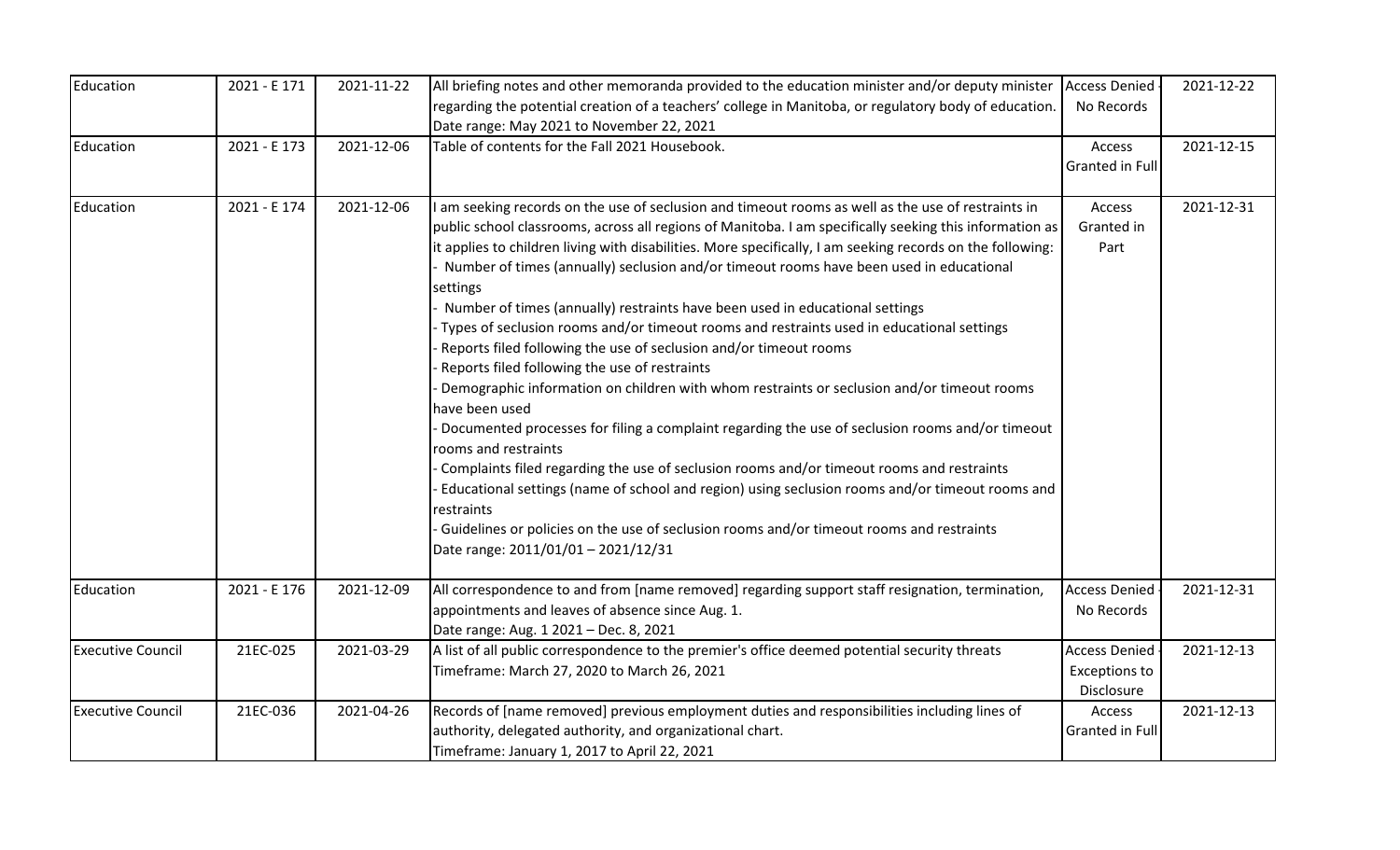| <b>Executive Council</b> | 21EC-055 | 2021-07-23 | Please provide all emails sent and received by [names removed] in response to a media request sent      | <b>Access Denied</b>   | 2021-12-13 |
|--------------------------|----------|------------|---------------------------------------------------------------------------------------------------------|------------------------|------------|
|                          |          |            | Monday July 19 about the appointment of Eileen Clarke to treasury board                                 | <b>Exceptions to</b>   |            |
|                          |          |            | July 19, 2021 to July 21, 2021                                                                          | <b>Disclosure</b>      |            |
| <b>Executive Council</b> | 21EC-056 | 2021-08-05 | Between July 1 - July 14, Minister Clarke's communication with:                                         | Access                 | 2021-12-13 |
|                          |          |            | David McLaughlin or [names removed]                                                                     | Granted in             |            |
|                          |          |            | Timeframe: July 01, 2021 to July 14, 2021                                                               | Part                   |            |
| <b>Executive Council</b> | 21EC-057 | 2021-08-05 | Since July 1, 2021, all communication regarding the posting of orders in council within government      | <b>Access Denied</b>   | 2021-12-13 |
|                          |          |            | to and from the following:                                                                              | <b>Exceptions to</b>   |            |
|                          |          |            | [names removed] or David McLaughlin.                                                                    | Disclosure             |            |
|                          |          |            | Timeframe: July 1, 2021 to July 30, 2021.                                                               |                        |            |
| <b>Executive Council</b> | 21EC-080 | 2021-10-26 | Current staff listing (technical and non-technical) for Executive Council as well as the organizational | Access                 | 2021-12-13 |
|                          |          |            | chart.                                                                                                  | <b>Granted in Full</b> |            |
|                          |          |            | Time frame: October 26, 2021 to October 26, 2021                                                        |                        |            |
| <b>Executive Council</b> | 21EC-081 | 2021-10-26 | Records of transition materials for the president of the executive council (Sept 1 to current),         | <b>Access Denied</b>   | 2021-12-01 |
|                          |          |            | including:                                                                                              | Records                |            |
|                          |          |            | Records regarding strategic priorities                                                                  | Available in 90        |            |
|                          |          |            | Records regarding "urgent issues"                                                                       | days                   |            |
|                          |          |            | Records regarding stakeholder consultation                                                              |                        |            |
|                          |          |            | Records regarding departmental and crown mandate letters                                                |                        |            |
|                          |          |            | September 1, 2021 to current                                                                            |                        |            |
|                          |          |            | Time frame: September 1, 2021 to October 31, 2021                                                       |                        |            |
| <b>Executive Council</b> | 21EC-085 | 2021-11-05 | Any transition briefing material given to Premier Heather Stefanson                                     | <b>Access Denied</b>   | 2021-12-01 |
|                          |          |            | Time frame: October 29, 2021 to November 5, 2021                                                        | Records                |            |
|                          |          |            |                                                                                                         | Available in 90        |            |
|                          |          |            |                                                                                                         | days                   |            |
| <b>Executive Council</b> | 21EC-086 | 2021-11-05 | In the transition material, any mention of [names removed]. Time frame: September 1, 2021 to            | <b>Access Denied</b>   | 2021-12-08 |
|                          |          |            | November 5, 2021.                                                                                       | No Records             |            |
| <b>Executive Council</b> | 21EC-088 | 2021-11-15 | Current organizational chart for Executive Council. Date: November 15, 2021.                            | Access                 | 2021-12-08 |
|                          |          |            |                                                                                                         | <b>Granted in Full</b> |            |
|                          |          |            |                                                                                                         |                        |            |
| Families                 | 2021-244 | 2021-08-17 | Please provide the term sheet (and any associated documentation) between the Province and               | <b>Access Denied</b>   | 2021-12-20 |
|                          |          |            | Canada on the Early Learning and Child Care agreement.                                                  | <b>Exceptions to</b>   |            |
|                          |          |            |                                                                                                         | Disclosure             |            |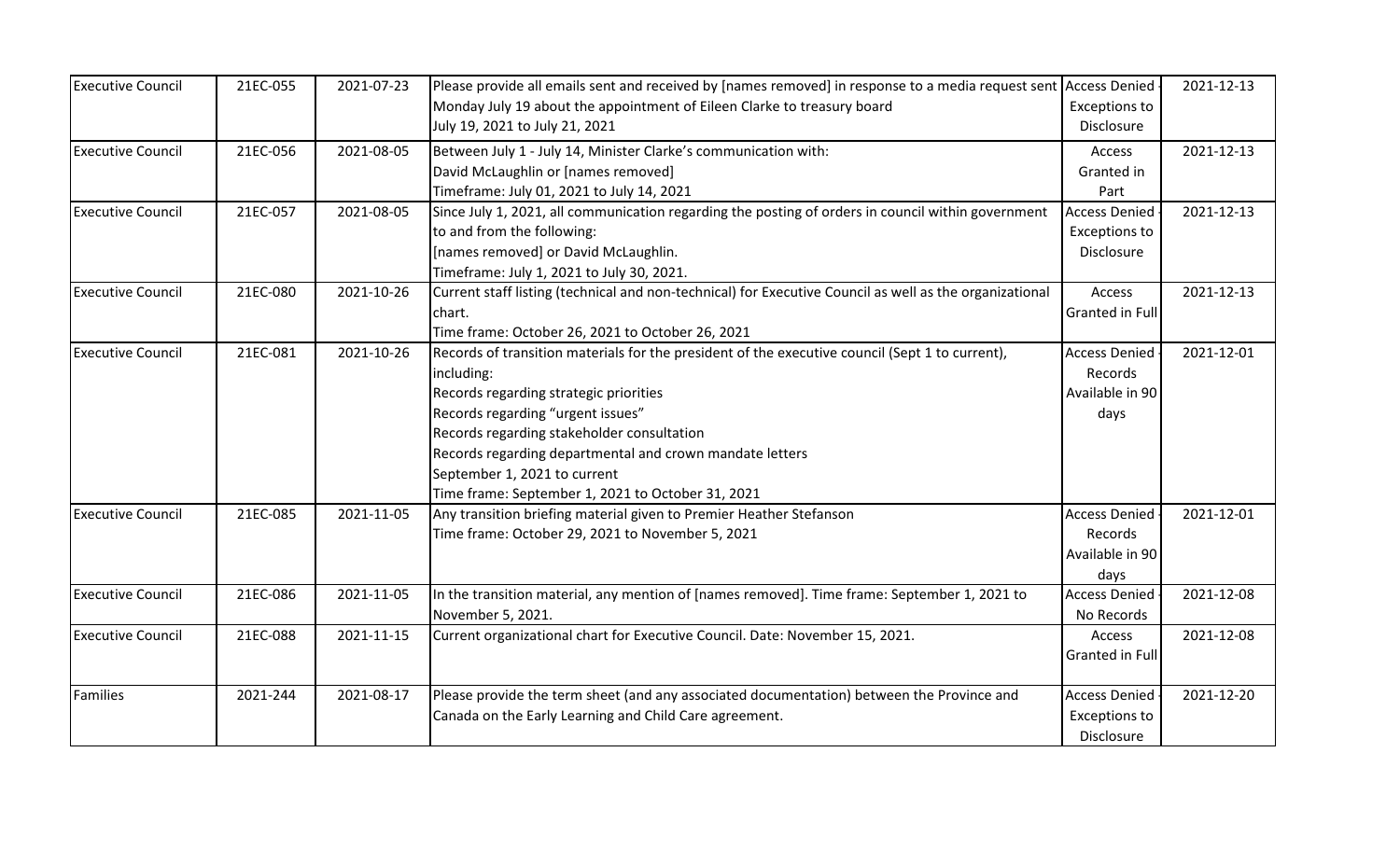| <b>Families</b> | 2021-263  | 2021-12-04 | Briefing and advisory notes on federal childcare agreement since Aug. 1, 2020.                  | Access                 | 2021-12-21 |
|-----------------|-----------|------------|-------------------------------------------------------------------------------------------------|------------------------|------------|
|                 |           |            |                                                                                                 | Granted in             |            |
|                 |           |            |                                                                                                 | Part                   |            |
| Families        | 2021-267  | 2021-10-26 | Please provide a copy of the review of Parent-Child Coalitions.                                 | <b>Access Denied</b>   | 2021-12-07 |
|                 |           |            |                                                                                                 | <b>Exceptions to</b>   |            |
|                 |           |            |                                                                                                 | Disclosure             |            |
| Families        | 2021-271  | 2021-10-28 | In an August 9, 2021 press release, the Governments of Canada and Manitoba announced an         | <b>Access Denied</b>   | 2021-12-22 |
|                 |           |            | agreement reached between the two parties regarding early childhood education. Please provide a | Exceptions to          |            |
|                 |           |            | copy of the agreement.                                                                          | Disclosure             |            |
| <b>Families</b> | 2021-274  | 2021-11-05 | Requests access to agendas and minutes of meetings of the Francophone Affairs Advisory Council  | Access                 | 2021-12-02 |
|                 |           |            | from October 13, 2016, to current. Requests documents be provided in digital format.            | Granted in Full        |            |
|                 |           |            |                                                                                                 |                        |            |
| <b>Families</b> | 2021-275  | 2021-11-05 | Requests access to correspondence, briefing and advisory notes relating to meetings of the      | Access                 | 2021-12-03 |
|                 |           |            | Francophone Affairs Advisory Council from October 13, 2016, to current. Requests documents be   | Granted in             |            |
|                 |           |            | provided in digital format.                                                                     | Part                   |            |
| <b>Families</b> | 2021-276  | 2021-11-05 | Response 2021-223 refers to "A 2021 Probe Research survey of 200 Manitoba businesses". Please   | Access                 | 2021-12-02 |
|                 |           |            | provide a copy of survey result presentations and reports.                                      | Granted in             |            |
|                 |           |            |                                                                                                 | Part                   |            |
| <b>Families</b> | 2021-277  | 2021-11-10 | Date of meetings between the Minister of Families and the CFS Leadership Council between August | <b>Access Denied</b>   | 2021-12-09 |
|                 |           |            | 1, 2018 and January 5, 2021.                                                                    | <b>Exceptions to</b>   |            |
|                 |           |            |                                                                                                 | Disclosure             |            |
| <b>Families</b> | 2021-280  | 2021-11-15 | Most recent cross-jurisdictional comparisons of EIA rates and benefits & most recent cross-     | Access                 | 2021-12-20 |
|                 |           |            | jurisdictional comparisons of disability rates and benefits.                                    | Granted in Full        |            |
| <b>Families</b> | 2021-281  | 2021-11-15 | Most recent cross-jurisdictional comparisons of EIA caseloads.                                  | Access                 | 2021-12-20 |
|                 |           |            |                                                                                                 | Granted in Full        |            |
|                 |           |            |                                                                                                 |                        |            |
| Finance         | 21FIN-123 | 2021-06-14 | Copy of report completed by Deloitte, including any presentations, of the North End Treatment   | <b>Access Denied</b>   | 2021-12-10 |
|                 |           |            | Plant. Date range - January 1, 2021 to current.                                                 | No Records             |            |
| Finance         | 21FIN-136 | 2021-06-14 | Table of Contents for the Minister's 2021/2022 Committee of Supply Book.                        | Access                 | 2021-12-08 |
|                 |           |            |                                                                                                 | <b>Granted in Full</b> |            |
|                 |           |            |                                                                                                 |                        |            |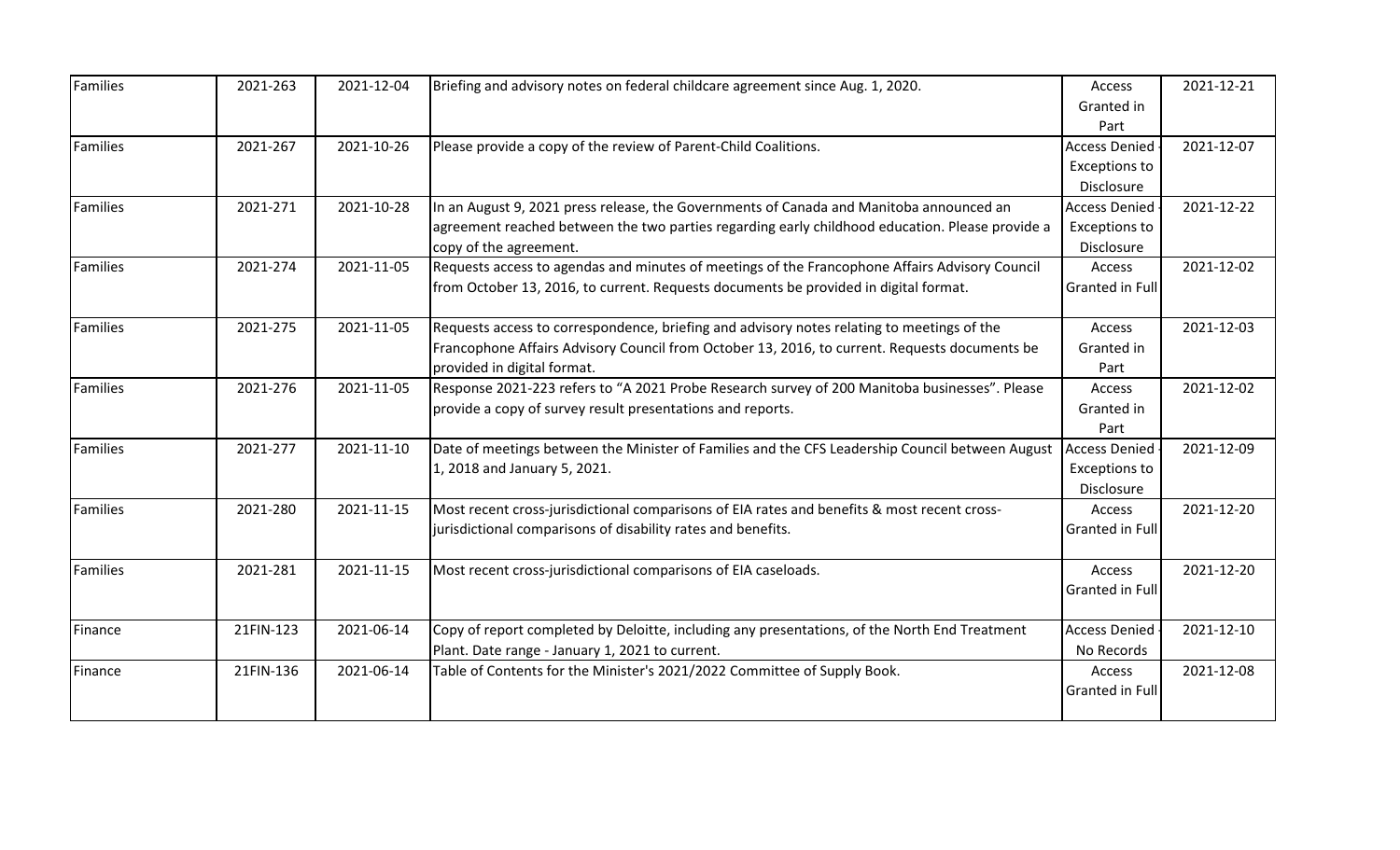| Finance                   | 21FIN-212 | 2021-09-15 | Since October, 2019, copies of any negotiating mandate letters from Government to Universities for Access Denied |                      | 2021-12-29 |
|---------------------------|-----------|------------|------------------------------------------------------------------------------------------------------------------|----------------------|------------|
|                           |           |            | contracts under negotiation                                                                                      | No Records           |            |
|                           |           |            | Time frame: October 1, 2019 - September 14, 2021                                                                 |                      |            |
| Finance                   | 21FIN-240 | 2021-11-19 | Please provide all briefing/advisory notes for minister/Deputy Min on the #ProtectMBadvertising                  | <b>Access Denied</b> | 2021-12-17 |
|                           |           |            | campaign.                                                                                                        | No Records           |            |
|                           |           |            | Time frame: January 1, 2021 to present                                                                           |                      |            |
| Finance                   | 21FIN-241 | 2021-11-19 | Please provide the selection process for individuals/businesses/groups to be included in the                     | <b>Access Denied</b> | 2021-12-17 |
|                           |           |            | #ProtectMB advertising campaign.                                                                                 | No Records           |            |
|                           |           |            | Time Frame: January 1, 2021 to present                                                                           |                      |            |
| Finance                   | 21FIN-242 | 2021-11-19 | Please provide the dollar amount provided to individuals/businesses/groups to be included in the                 | <b>Access Denied</b> | 2021-12-17 |
|                           |           |            | #ProtectMB advertising campaign. Please break down amounts by individual, business, or group.                    | No Records           |            |
|                           |           |            | Time Frame: January 1, 2021 to present                                                                           |                      |            |
| Finance                   | 21LR-032  | 2021-11-10 | Terms of reference for the construction industry wage working group.                                             | <b>Access Denied</b> | 2021-11-29 |
|                           |           |            | May, 2021 to current                                                                                             | No Records           |            |
|                           |           |            | Time frame: May 1, 2021 to November 10, 2021                                                                     |                      |            |
| Finance                   | 21LR-033  | 2021-11-10 | Composition and any agenda for the construction industry wage working group.                                     | Access               | 2021-11-29 |
|                           |           |            | Time frame: May 1, 2021 to November 10, 2021                                                                     | Granted in           |            |
|                           |           |            |                                                                                                                  | Part                 |            |
| Finance                   | 21LR-034  | 2021-11-20 | Workplace Safety and Health, Workers Compensation Board                                                          | <b>Access Denied</b> | 2021-12-22 |
|                           |           |            |                                                                                                                  | <b>Exceptions to</b> |            |
|                           |           |            | All tips/claims, improvement and stop work orders, penalties and/or convictions under WSH Act and                | Disclosure           |            |
|                           |           |            | Regulations (Part 10)                                                                                            |                      |            |
|                           |           |            | Time frame: January 1, 2011 to November 20, 2021                                                                 |                      |            |
| <b>Health and Seniors</b> | 137-21    | 2021-04-07 | Briefing and advisory notes regarding the closure or suspension of services at the Altona Emergency              | <b>Access Denied</b> | 2021-12-17 |
| Care                      |           |            | Room since January 1, 2021.                                                                                      | No Records           |            |
| <b>Health and Seniors</b> | 279-21    | 2021-07-30 | Number of meth-related emergency department visits and number of opioid-related emergency                        | Access               | 2021-12-06 |
| Care                      |           |            | department visits by month since January, 2018. Date Range: January 1, 2020 to current.                          | Granted in Full      |            |
|                           |           |            |                                                                                                                  |                      |            |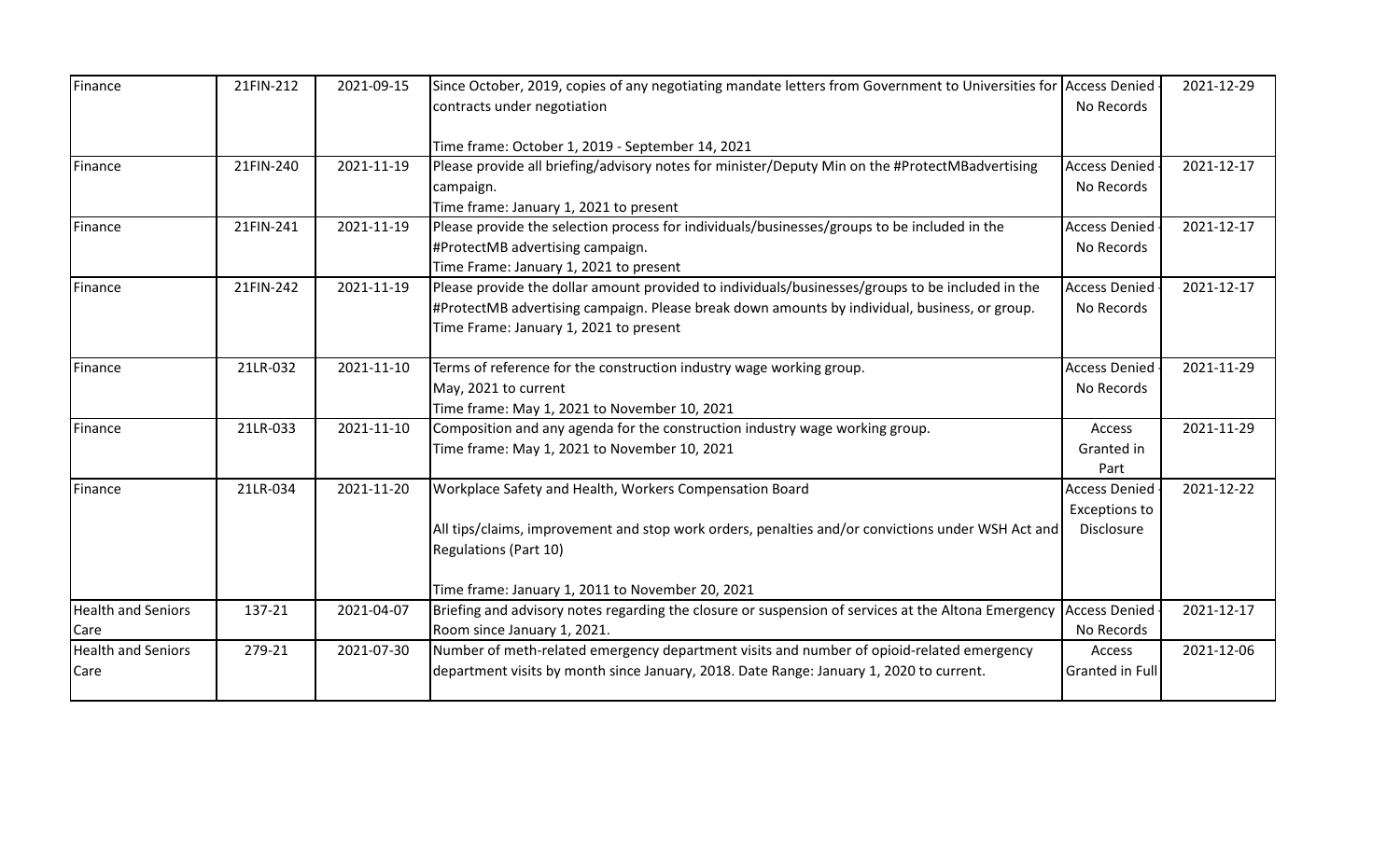| <b>Health and Seniors</b> | 284-21 | 2021-08-10 | Please provide scientific evidence that supports Manitoba Government's requirement of people          | <b>Access Denied</b>   | 2021-12-21 |
|---------------------------|--------|------------|-------------------------------------------------------------------------------------------------------|------------------------|------------|
| Care                      |        |            | having natural immunity to the SARS-CoV-2 requiring the PFIZER, Maderna, Johnson & Johnson,           | No Records             |            |
|                           |        |            | AstraZeneca or other SAR-CoV2 vaccine, in way of controlled local scientific testings and results or  |                        |            |
|                           |        |            | controlled scientific testing and results from an independent accredited research organization,       |                        |            |
|                           |        |            | excluding (but not limited to) regulatory organizations such as WHO, CDC, FDA and/or Health           |                        |            |
|                           |        |            | Canada. [Date Range: January 2021 - August 2021]                                                      |                        |            |
| <b>Health and Seniors</b> | 308-21 | 2021-08-17 | Manufacturers pore size specifications for " off the shelf " 3 ply masks are a minimum of 3 microns.  | Access                 | 2021-12-21 |
| Care                      |        |            | Pore size for cloth face coverings (depending on material) is 50 to 500 microns. Aerosol molecule     | <b>Granted in Full</b> |            |
|                           |        |            | size for SAR-CoV2 is 0.01 micron. These are documented facts. What is the rational/ scientific        |                        |            |
|                           |        |            | evidence used by the Medical Officer of Manitoba, Province of Manitoba/ Manitoba Government           |                        |            |
|                           |        |            | for mandating mandatory mask usage in Manitoba?                                                       |                        |            |
|                           |        |            | Date Range: August 2021                                                                               |                        |            |
| <b>Health and Seniors</b> | 320-21 | 2021-08-31 | Copy of the Minister's calendar for May, June and July, 2021.                                         | Access                 | 2021-12-17 |
| Care                      |        |            | Date Range: May 1, 2021 to July 31, 2021.                                                             | Granted in             |            |
|                           |        |            |                                                                                                       | Part                   |            |
| <b>Health and Seniors</b> | 321-21 | 2021-09-07 | A list of all covid cases in the province by date along with whether the following mutations were     | Access                 | 2021-12-17 |
| Care                      |        |            | tested for, and the result of the test: L18F, del69/70, K417N, K417T, L452R, T478K, E484K, E484Q,     | <b>Granted in Full</b> |            |
|                           |        |            | N501Y, P681R, P681H, and any other mutations that is regularly tested or tracked. Also whether the    |                        |            |
|                           |        |            | sample was fully sequenced or not, and the variant (or not a variant). It was classified as on the    |                        |            |
|                           |        |            | public dashboard and any internal classification including probable classification. Please provide in |                        |            |
|                           |        |            | electric format (csv, xlsx, etc).                                                                     |                        |            |
|                           |        |            | Date Range: June 10, 2021 - Sept 5, 2021                                                              |                        |            |
| <b>Health and Seniors</b> | 327-21 | 2021-09-13 | Calendar with pop-ups for the Minister of Health from January, 2021                                   | Access                 | 2021-12-17 |
| Care                      |        |            |                                                                                                       | Granted in             |            |
|                           |        |            |                                                                                                       | Part                   |            |
| <b>Health and Seniors</b> | 331-21 | 2021-09-14 | Calendar for the Minister of Health for February, 2021 with pop-ups.                                  | Access                 | 2021-12-17 |
| Care                      |        |            |                                                                                                       | Granted in             |            |
|                           |        |            |                                                                                                       | Part                   |            |
| <b>Health and Seniors</b> | 333-21 | 2021-09-29 | Please provide all briefing and advisory material for the Minister, DM, and the appropriate ADM       | <b>Access Denied</b>   | 2021-12-06 |
| Care                      |        |            | regarding the Manitoba Centre for Health Policy. Date range: January 2021 to present.                 | No Records             |            |
| <b>Health and Seniors</b> | 334-21 | 2021-10-01 | Copy of the calendar for the Minister of Health for March and April, 2021 with pop-ups                | Access                 | 2021-12-17 |
| Care                      |        |            |                                                                                                       | Granted in             |            |
|                           |        |            |                                                                                                       | Part                   |            |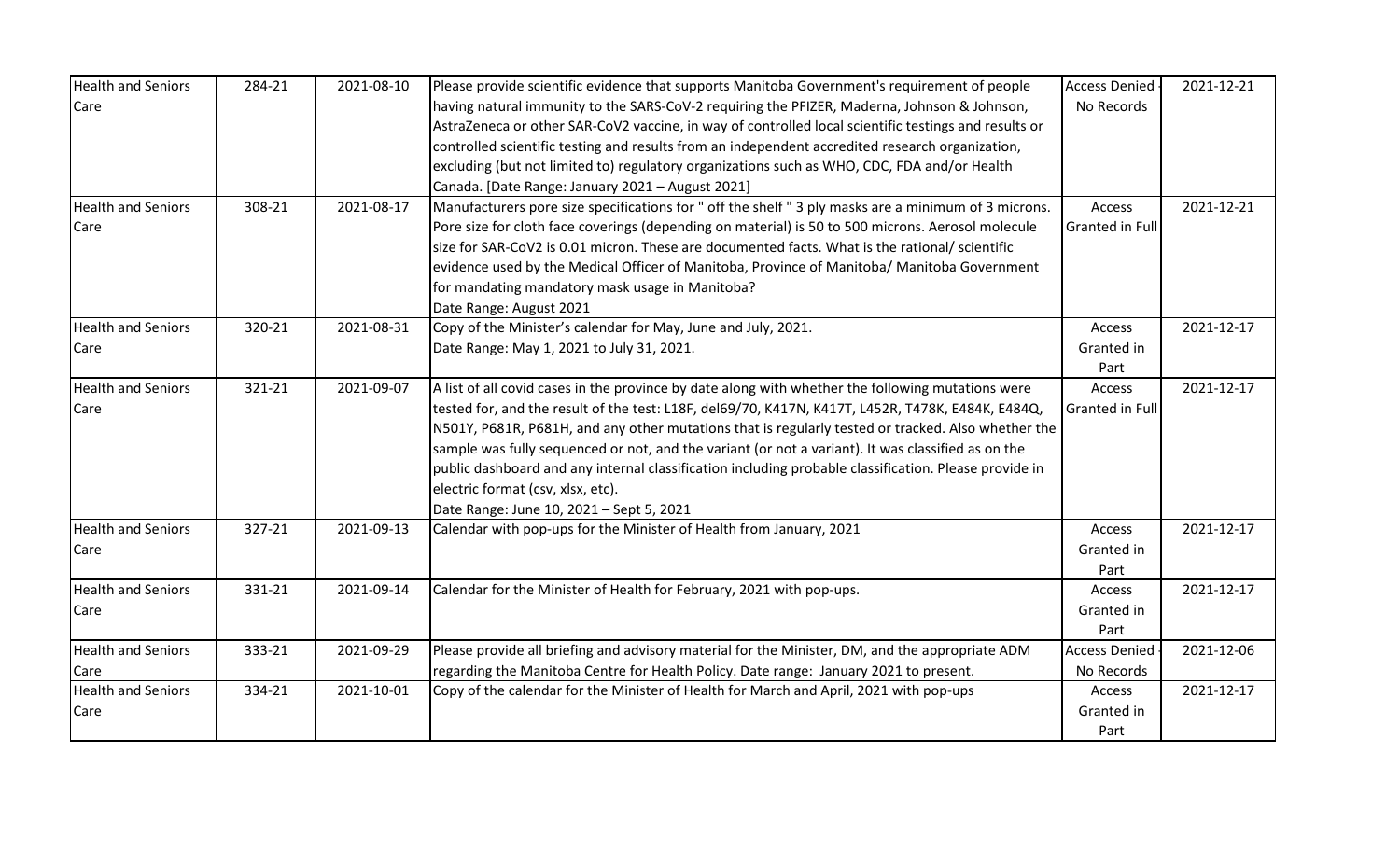| <b>Health and Seniors</b> | 335-21 | 2021-10-01 | Copy of the calendar for the Special Assistant to the Minister of Health and Seniors Care for May-   | Access               | 2021-12-17 |
|---------------------------|--------|------------|------------------------------------------------------------------------------------------------------|----------------------|------------|
| Care                      |        |            | June, 2021. Please include pop-ups                                                                   | Granted in           |            |
|                           |        |            |                                                                                                      | Part                 |            |
| <b>Health and Seniors</b> | 336-21 | 2021-10-01 | Copy of the calendar for the Special Assistant to the Minister of Health and Seniors Care for July-  | Access               | 2021-12-17 |
| Care                      |        |            | August, 2021. Please include pop-ups                                                                 | Granted in           |            |
|                           |        |            |                                                                                                      | Part                 |            |
| <b>Health and Seniors</b> | 340-21 | 2021-10-04 | Briefing and advisory notes regarding the epilepsy services or treatment, including surgery, since   | <b>Access Denied</b> | 2021-12-06 |
| Care                      |        |            | January 1, 2021 to present.                                                                          | No Records           |            |
| <b>Health and Seniors</b> | 371-21 | 2021-11-05 | In Manitoba what is the cycle threshold (CT) set to when doing PCR testing for unvaccinated people.  | Access               | 2021-12-05 |
| Care                      |        |            | Also, what is the CT setting for vaccinated individuals?                                             | Granted in Full      |            |
|                           |        |            | Date Range: Current                                                                                  |                      |            |
| <b>Health and Seniors</b> | 373-21 | 2021-11-08 | Briefing and advisory notes regarding the fourth wave of transformation. Since January 2021.         | <b>Access Denied</b> | 2021-12-08 |
| Care                      |        |            |                                                                                                      | No Records           |            |
| <b>Health and Seniors</b> | 374-21 | 2021-11-08 | Briefing and advisory notes regarding processing times for Manitoba Health Cards. Since January,     | <b>Access Denied</b> | 2021-12-08 |
| Care                      |        |            | 2021 to current.                                                                                     | No Records           |            |
| <b>Health and Seniors</b> | 375-21 | 2021-11-08 | Briefing and advisory notes regarding administration of the pharmacare program. Including            | <b>Access Denied</b> | 2021-12-08 |
| Care                      |        |            | agreements for the delivery of other pharmacare agreements. Since January, 2021 to current.          | No Records           |            |
| <b>Health and Seniors</b> | 397-21 | 2021-11-24 | Requests information related to:                                                                     | Access               | 2021-12-24 |
| Care                      |        |            | (1) the maximum cycle threshold used for PCR Test processing in Manitoba for unvaccinated            | Granted in Full      |            |
|                           |        |            | patients and                                                                                         |                      |            |
|                           |        |            | (2) whether the maximum cycle threshold for vaccinated patients differs from that of vaccinated      |                      |            |
|                           |        |            | patients                                                                                             |                      |            |
|                           |        |            | (3) If there is a difference in CT value, I would like to know why a different CT value was used.    |                      |            |
|                           |        |            | (4) Finally, I would like to know whether vaccinated patients that have tested positive for COVID-19 |                      |            |
|                           |        |            | have been counted in Manitoba case counts, or if they have been left out unless they have been       |                      |            |
|                           |        |            | hospitalized or died of COVID-19.                                                                    |                      |            |
|                           |        |            |                                                                                                      |                      |            |
|                           |        |            | Date Range: April 2021 to November 15, 2021                                                          |                      |            |
| <b>Health and Seniors</b> | 401-21 | 2021-11-21 | Total number of babies born in Manitoba, stillborn or alive, that have been diagnosed, either before | Access               | 2021-12-29 |
| Care                      |        |            | or after birth, with intrauterine growth restriction, broken down by year, for the years 2017, 2018, | Granted in Full      |            |
|                           |        |            | 2019, 2020, and 2021 to the date of receipt.                                                         |                      |            |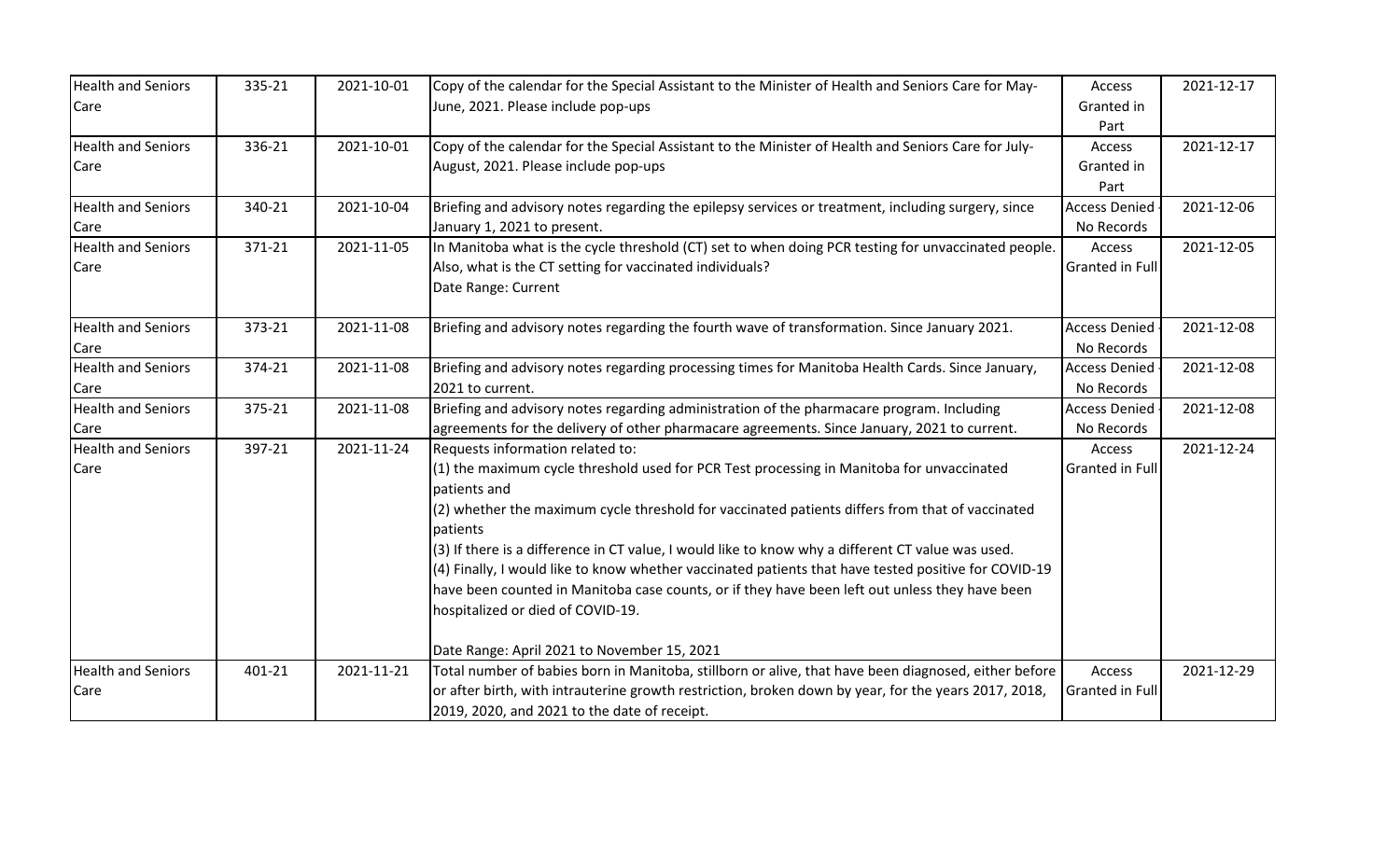| Infrastructure | 21-047   | 2021-05-18 | For carrier number [business removed], records explaining why the carrier has a Conditional safety<br>rating as of [date removed]. Also include: details of all charges or violations registered against the<br>carrier related [incident removed]. Date range - 2016 to present. | Access<br>Granted in<br>Part                               | 2021-12-16 |
|----------------|----------|------------|-----------------------------------------------------------------------------------------------------------------------------------------------------------------------------------------------------------------------------------------------------------------------------------|------------------------------------------------------------|------------|
| Infrastructure | 21-077   | 2021-08-03 | Documents/ records identifying the location of installations or impacts involving the Lindsay X-Lite<br>within the Province of Manitoba.                                                                                                                                          | Access<br>Granted in Full                                  | 2021-12-16 |
| Infrastructure | 21-085   | 2021-09-13 | Records on the Little Saskatchewan River flooding in June and July 2020. How many claims were<br>made through the disaster relief fund for the above mentioned flooding, how many were paid and<br>how many denied.                                                               | Access<br>Granted in Full                                  | 2021-12-16 |
| Infrastructure | 21-088   | 2021-10-26 | Request all records released in response to FIPPA file numbers 21-065, 21-066, 068, 069, 070, 071,<br>073, 074, 075, 076, 078, 079, 080, 081.                                                                                                                                     | Access<br>Granted in<br>Part                               | 2021-12-16 |
| Infrastructure | 21-093   | 2021-12-03 | Table of Contents for the Fall 2021 Housebook.                                                                                                                                                                                                                                    | <b>Access Denied</b><br>No Records                         | 2021-12-16 |
| Justice        | 2021-354 | 2021-11-08 | Records regarding costs associated with inmate transfers by month since January 2020, broken out<br>by region, excluding the circuit court.                                                                                                                                       | <b>Access Denied</b><br>No Records                         | 2021-12-08 |
| Justice        | 2021-355 | 2021-11-08 | Briefing and advisory notes regarding the new collective agreement with RCMP officers and impact<br>on municipalities. July 1, 2021 to current.                                                                                                                                   | Access<br>Granted in<br>Part                               | 2021-12-08 |
| Justice        | 2021-356 | 2021-11-08 | Records related to an incident between the applicant and a COVID compliance officer who refused<br>to show valid proof of authority.                                                                                                                                              | <b>Access Denied</b><br><b>Exceptions to</b><br>Disclosure | 2021-12-07 |
| Justice        | 2021-358 | 2021-11-09 | Copies of all policies and procedures concerning the roll-out of the first and second doses of<br>vaccines in provincial correctional institutions in Manitoba.                                                                                                                   | Access<br>Granted in Full                                  | 2021-12-03 |
| Justice        | 2021-359 | 2021-11-15 | All records relating to Independent Investigation Unit File # 2021-00 [name removed] was the<br>'Independent" Investigator. This IIU File was initiated by requestor.                                                                                                             | Access<br>Granted in<br>Part                               | 2021-12-15 |
| Justice        | 2021-360 | 2021-11-15 | Briefing and Advisory Notes regarding modernization of the family maintenance act, specifically<br>parentage.                                                                                                                                                                     | Access<br>Granted in<br>Part                               | 2021-12-15 |
| Justice        | 2021-363 | 2021-11-15 | Copies of the Information and Privacy Adjudicator annual report to the Speaker of the Assembly<br>made under Section 58.8(1) of the Freedom of Information and Protection of Privacy Act                                                                                          | Access<br>Granted in<br>Part                               | 2021-12-13 |